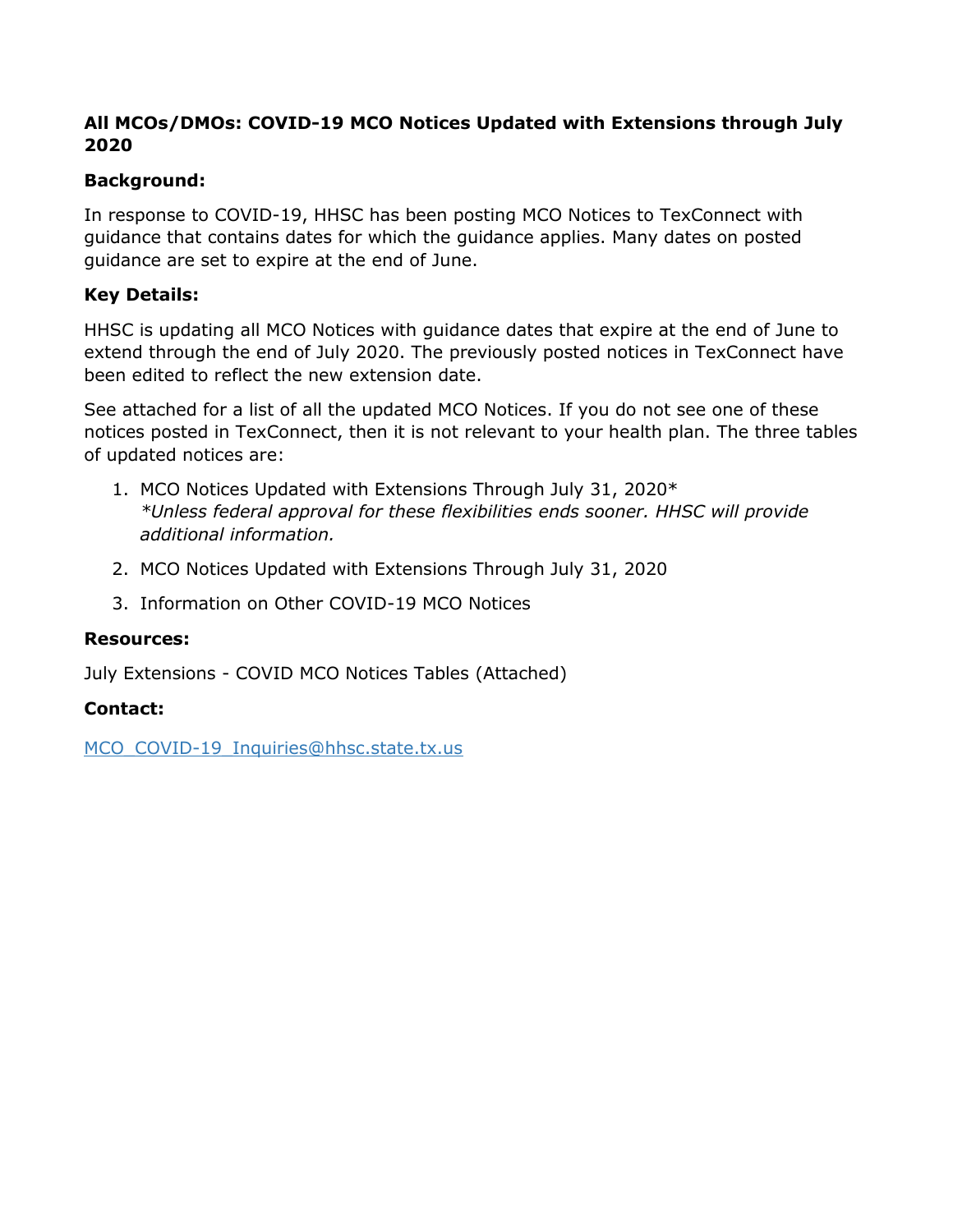# **MCO Notices Extension Updates**

Updates made June 26, 2020

| MCO Notices Updated with Extensions Through July 31, 2020*<br>*Unless federal approval for these flexibilities ends sooner. HHSC will provide additional information. |                   |
|-----------------------------------------------------------------------------------------------------------------------------------------------------------------------|-------------------|
| <b>Title of MCO Notice:</b>                                                                                                                                           | <b>Issued On:</b> |
| Updated Guidance: CHIP Office Visit Co-Payments, Updated Reimbursement Process                                                                                        | June 8            |
| CHIP Office Visit Co-Payments, Updated Reimbursement Process                                                                                                          | May 18            |
| COVID-19: MCO Appeal Determination Extension Reporting                                                                                                                | May 5             |
| COVID-19 Guidance: Nursing Facility MDS Authorization Extensions                                                                                                      | April 9           |
| Provider Enrollment Requirement Waivers due to COVID-19                                                                                                               | April 2           |
| COVID-19 Guidance: MCO Appeal Determinations                                                                                                                          | March 26          |
| COVID-19 Guidance: Appeal and Continuation of Benefit Request Extensions                                                                                              | March 26          |
| COVID-19 Guidance: Oral Requests for an Appeal                                                                                                                        | March 26          |
| COVID-19 Guidance: Fair Hearing Request Extensions                                                                                                                    | March 26          |
| COVID-19 Guidance: Fair Hearing Determination Extensions                                                                                                              | March 26          |
| Waiver of CHIP Copayments                                                                                                                                             | March 23          |